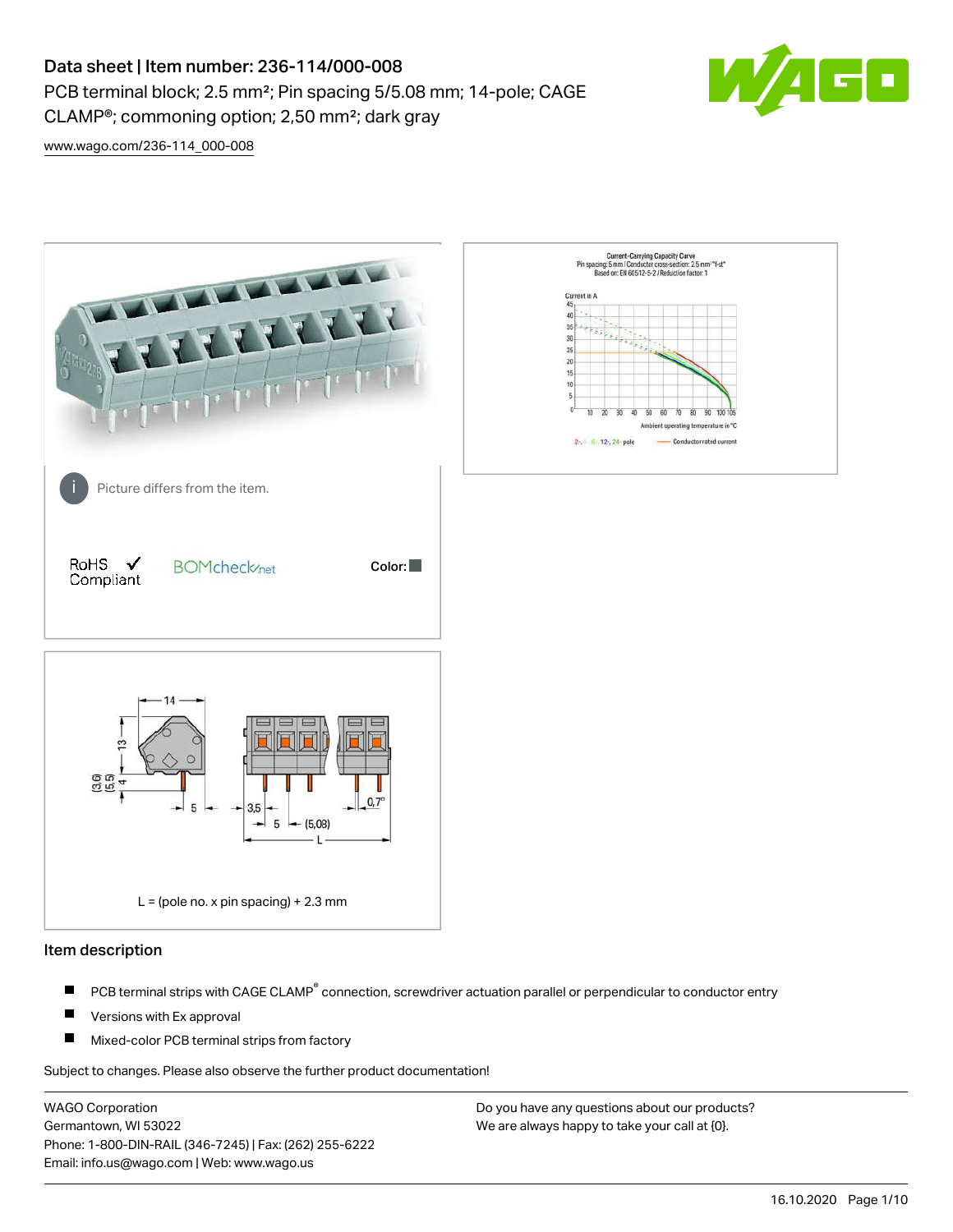

- $\blacksquare$ Operating tools for factory wiring
- $\blacksquare$ 45° conductor entry angle permits a wide range of applications and wiring options
- $\blacksquare$ Set to metric or inch pin spacing by compressing PCB terminal strips or pulling them apart

## Data

## Electrical data

### Ratings per IEC/EN 60664-1

| Ratings per                 | IEC/EN 60664-1                                                        |
|-----------------------------|-----------------------------------------------------------------------|
| Rated voltage (III / 3)     | 250 V                                                                 |
| Rated surge voltage (III/3) | 4 <sub>k</sub> V                                                      |
| Rated voltage (III/2)       | 320 V                                                                 |
| Rated surge voltage (III/2) | 4 <sub>kV</sub>                                                       |
| Nominal voltage (II/2)      | 630 V                                                                 |
| Rated surge voltage (II/2)  | 4 <sub>k</sub> V                                                      |
| Rated current               | 24 A                                                                  |
| Legend (ratings)            | $(III / 2)$ $\triangle$ Overvoltage category III / Pollution degree 2 |

## Ratings per UL 1059

| Approvals per                  | UL 1059 |
|--------------------------------|---------|
| Rated voltage UL (Use Group B) | 300 V   |
| Rated current UL (Use Group B) | 15 A    |
| Rated voltage UL (Use Group D) | 300 V   |
| Rated current UL (Use Group D) | 10 A    |

### Ratings per CSA

| Approvals per                   | CSA   |
|---------------------------------|-------|
| Rated voltage CSA (Use Group B) | 300 V |
| Rated current CSA (Use Group B) | 15 A  |
| Rated voltage CSA (Use Group D) | 300 V |
| Rated current CSA (Use Group D) | 10 A  |

## Connection data

| Connection technology | CAGE CLAMP                              |
|-----------------------|-----------------------------------------|
| Actuation type        | Operating tool                          |
| Solid conductor       | $0.08$ 2.5 mm <sup>2</sup> / 28  12 AWG |

Subject to changes. Please also observe the further product documentation!

| <b>WAGO Corporation</b>                                | Do you have any questions about our products? |
|--------------------------------------------------------|-----------------------------------------------|
| Germantown, WI 53022                                   | We are always happy to take your call at {0}. |
| Phone: 1-800-DIN-RAIL (346-7245)   Fax: (262) 255-6222 |                                               |
| Email: info.us@wago.com   Web: www.wago.us             |                                               |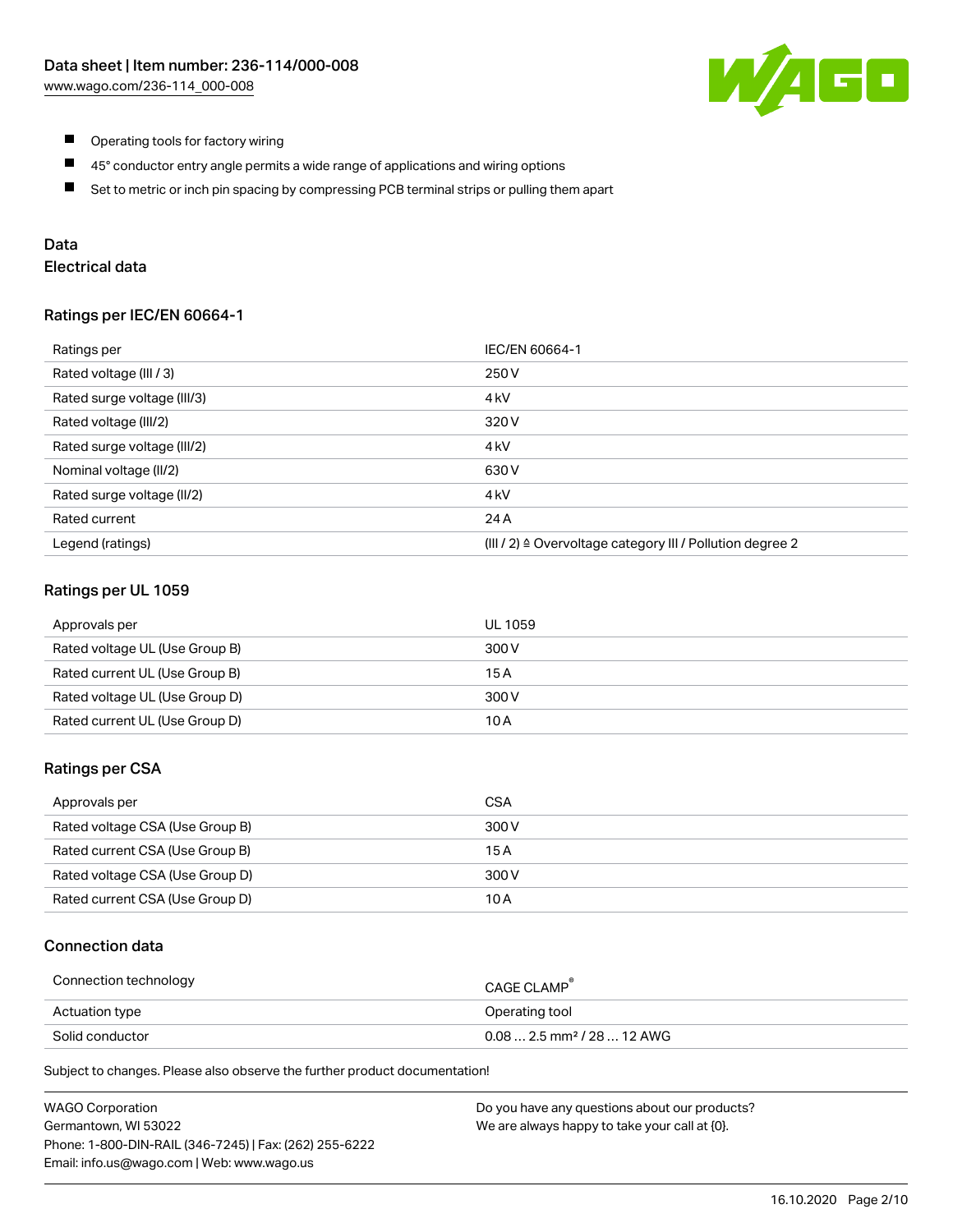## Data sheet | Item number: 236-114/000-008

[www.wago.com/236-114\\_000-008](http://www.wago.com/236-114_000-008)



| Fine-stranded conductor                           | $0.082.5$ mm <sup>2</sup> / 28  12 AWG |
|---------------------------------------------------|----------------------------------------|
| Fine-stranded conductor; with insulated ferrule   | $0.251.5$ mm <sup>2</sup>              |
| Fine-stranded conductor; with uninsulated ferrule | $0.251.5$ mm <sup>2</sup>              |
| Strip length                                      | $56$ mm / 0.2  0.24 inch               |
| Conductor connection direction to PCB             | 45°                                    |
| Pole No.                                          | 14                                     |
| Total number of connection points                 | 14                                     |
| Total number of potentials                        | 14                                     |
| Number of connection types                        |                                        |
| Number of levels                                  |                                        |
| Note (conductor cross-section)                    | 12 AWG: THHN, THWN                     |

## Physical data

| Pin spacing                          | 5/5.08 mm / 0.197/0.2 inch |
|--------------------------------------|----------------------------|
| Width                                | 72.3 mm / 2.846 inch       |
| Height                               | 17 mm / 0.669 inch         |
| Height from the surface              | 13 mm / 0.512 inch         |
| Depth                                | 14 mm / 0.551 inch         |
| Solder pin length                    | 4 mm                       |
| Solder pin dimensions                | $0.7 \times 0.7$ mm        |
| Drilled hole diameter with tolerance | $1.1$ <sup>(+0.1)</sup> mm |

## PCB contact

| PCB contact                         | THT                                      |
|-------------------------------------|------------------------------------------|
| Solder pin arrangement              | over the entire terminal strip (in-line) |
| Number of solder pins per potential |                                          |

## Material Data

| Color                       | dark gray                             |
|-----------------------------|---------------------------------------|
| Material group              |                                       |
| Insulation material         | Polyamide (PA66)                      |
| Flammability class per UL94 | V <sub>0</sub>                        |
| Clamping spring material    | Chrome nickel spring steel (CrNi)     |
| Contact material            | Electrolytic copper $(E_{\text{Cl}})$ |
| Contact plating             | tin-plated                            |
| Fire load                   | 0.172 MJ                              |

Subject to changes. Please also observe the further product documentation!

| <b>WAGO Corporation</b>                                | Do you have any questions about our products? |
|--------------------------------------------------------|-----------------------------------------------|
| Germantown, WI 53022                                   | We are always happy to take your call at {0}. |
| Phone: 1-800-DIN-RAIL (346-7245)   Fax: (262) 255-6222 |                                               |
| Email: info.us@wago.com   Web: www.wago.us             |                                               |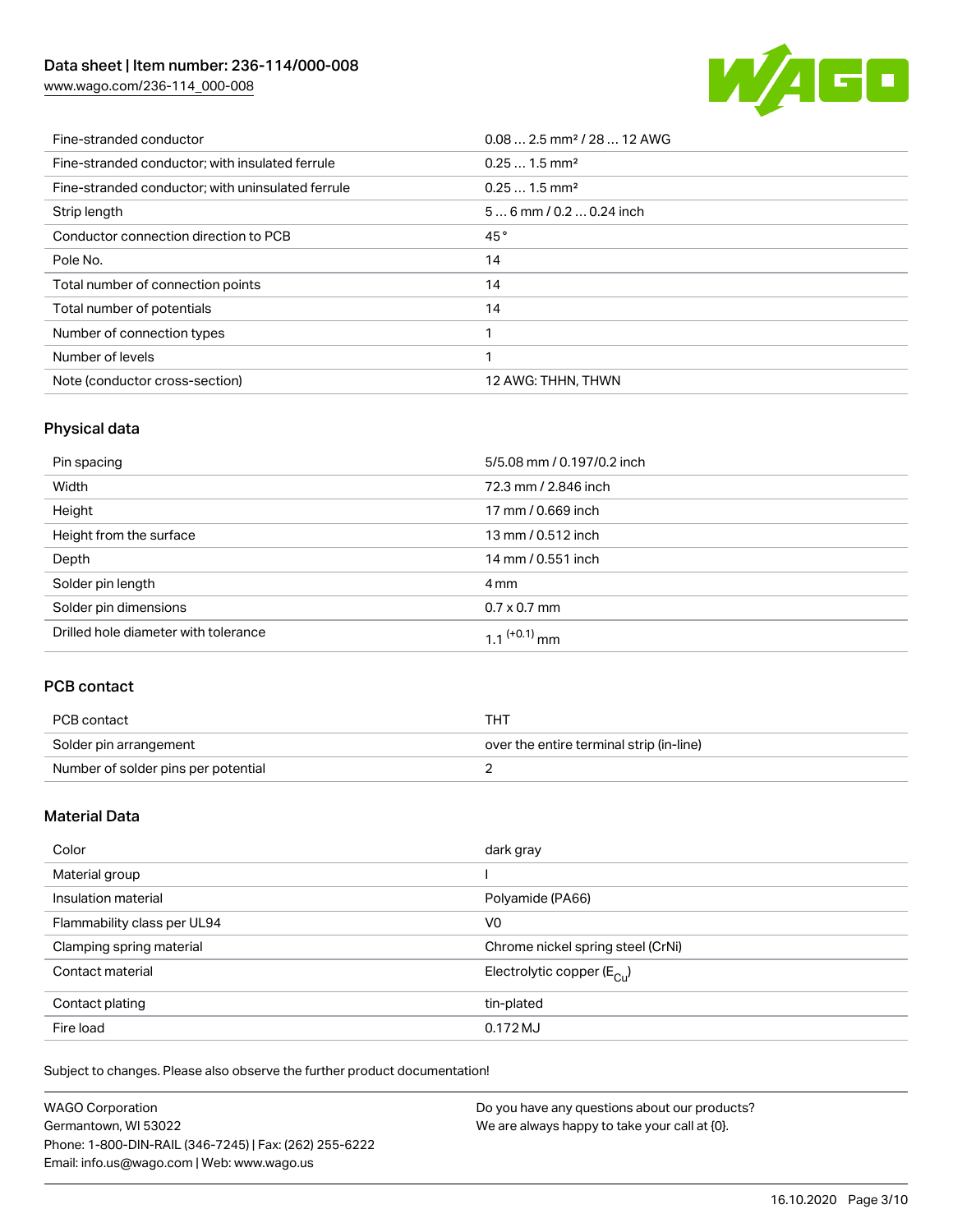[www.wago.com/236-114\\_000-008](http://www.wago.com/236-114_000-008)



| Weight                            | 12 <sub>q</sub> |
|-----------------------------------|-----------------|
| <b>Environmental Requirements</b> |                 |

| Commercial data      |                     |
|----------------------|---------------------|
| <b>Product Group</b> | 4 (Printed Circuit) |
| Packaging type       | <b>BOX</b>          |
| Country of origin    | CН                  |

Limit temperature range  $-60... +105$  °C

GTIN 4050821760863 Customs tariff number 85369010000

## Approvals / Certificates

#### Country specific Approvals

| Logo | Approval                               | <b>Additional Approval Text</b> | Certificate<br>name |
|------|----------------------------------------|---------------------------------|---------------------|
| Æ    | <b>CSA</b><br>DEKRA Certification B.V. | C <sub>22.2</sub> No. 158       | 1673957             |

## Counterpart

### Compatible products

#### Marking accessories

| Item no.: 210-332/500-202<br>Marking strips; as a DIN A4 sheet; MARKED; 1-16 (160x); Height of marker strip: 3 mm; Strip length 182<br>mm; Horizontal marking; Self-adhesive; white  | www.wago.com/210-332<br>/500-202 |
|--------------------------------------------------------------------------------------------------------------------------------------------------------------------------------------|----------------------------------|
| Item no.: 210-332/500-204<br>Marking strips; as a DIN A4 sheet; MARKED; 17-32 (160x); Height of marker strip: 3 mm; Strip length<br>182 mm; Horizontal marking; Self-adhesive; white | www.wago.com/210-332<br>/500-204 |
| Item no.: 210-332/500-205<br>Marking strips; as a DIN A4 sheet; MARKED; 1-32 (80x); Height of marker strip: 3 mm; Strip length 182<br>mm; Horizontal marking; Self-adhesive; white   | www.wago.com/210-332<br>/500-205 |

Subject to changes. Please also observe the further product documentation!

WAGO Corporation Germantown, WI 53022 Phone: 1-800-DIN-RAIL (346-7245) | Fax: (262) 255-6222 Email: info.us@wago.com | Web: www.wago.us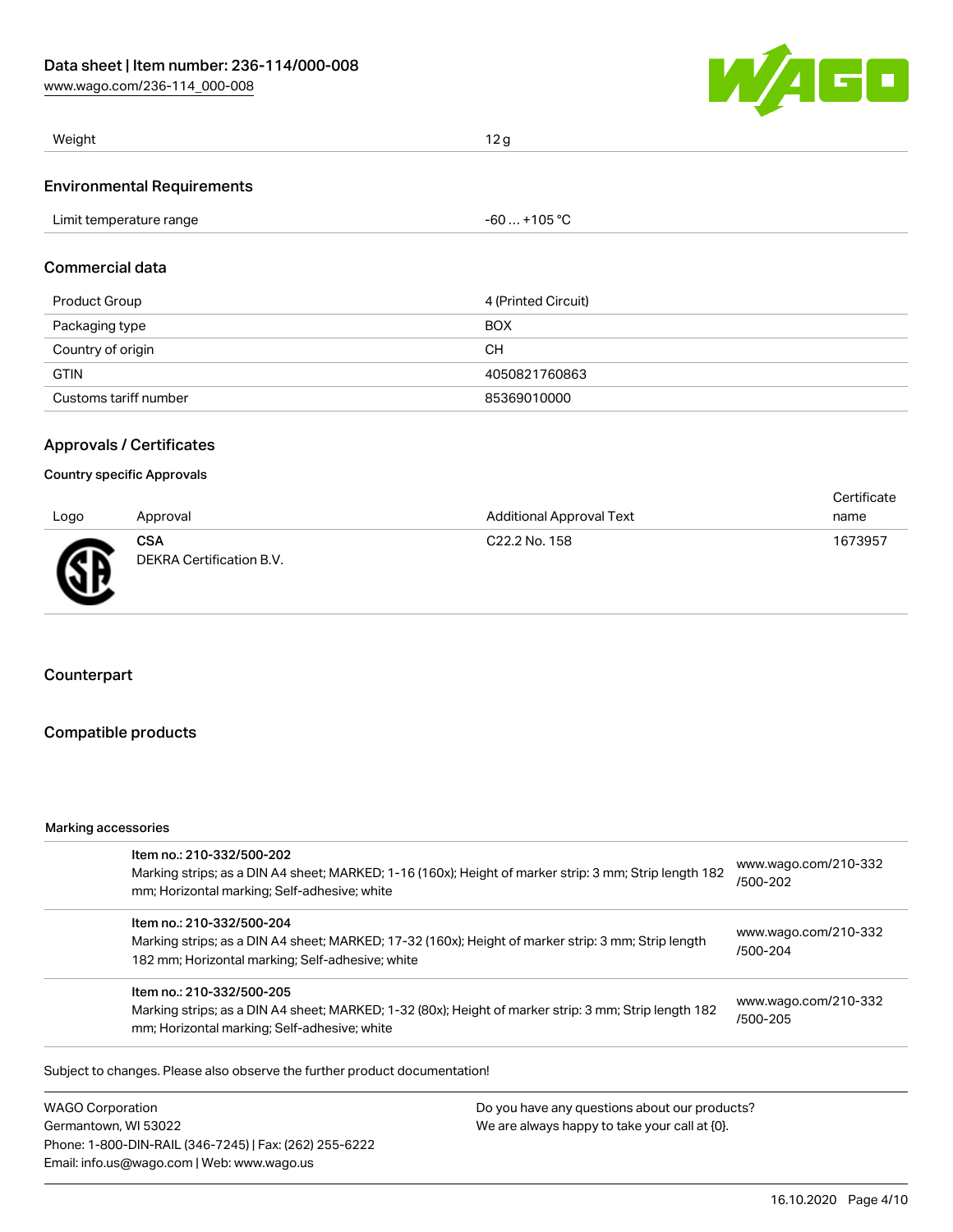

|         | Item no.: 210-332/500-206<br>Marking strips; as a DIN A4 sheet; MARKED; 33-48 (160x); Height of marker strip: 3 mm; Strip length<br>182 mm; Horizontal marking; Self-adhesive; white | www.wago.com/210-332<br>/500-206 |
|---------|--------------------------------------------------------------------------------------------------------------------------------------------------------------------------------------|----------------------------------|
|         | Item no.: 210-332/508-202<br>Marking strips; as a DIN A4 sheet; MARKED; 1-16 (160x); Height of marker strip: 3 mm; Strip length 182<br>mm; Horizontal marking; Self-adhesive; white  | www.wago.com/210-332<br>/508-202 |
|         | Item no.: 210-332/508-204<br>Marking strips; as a DIN A4 sheet; MARKED; 17-32 (160x); Height of marker strip: 3 mm; Strip length<br>182 mm; Horizontal marking; Self-adhesive; white | www.wago.com/210-332<br>/508-204 |
|         | Item no.: 210-332/508-205<br>Marking strips; as a DIN A4 sheet; MARKED; 1-32 (80x); Height of marker strip: 3 mm; Strip length 182<br>mm; Horizontal marking; Self-adhesive; white   | www.wago.com/210-332<br>/508-205 |
|         | Item no.: 210-332/508-206<br>Marking strips; as a DIN A4 sheet; MARKED; 33-48 (160x); Height of marker strip: 3 mm; Strip length<br>182 mm; Horizontal marking; Self-adhesive; white | www.wago.com/210-332<br>/508-206 |
| ferrule |                                                                                                                                                                                      |                                  |
|         | Item no.: 216-101<br>Ferrule; Sleeve for 0.5 mm <sup>2</sup> / AWG 22; uninsulated; electro-tin plated; silver-colored                                                               | www.wago.com/216-101             |
|         | Item no.: 216-102<br>Ferrule; Sleeve for 0.75 mm <sup>2</sup> / AWG 20; uninsulated; electro-tin plated; silver-colored                                                              | www.wago.com/216-102             |
|         | Item no.: 216-103<br>Ferrule; Sleeve for 1 mm <sup>2</sup> / AWG 18; uninsulated; electro-tin plated                                                                                 | www.wago.com/216-103             |
|         | Item no.: 216-104<br>Ferrule; Sleeve for 1.5 mm <sup>2</sup> / AWG 16; uninsulated; electro-tin plated; silver-colored                                                               | www.wago.com/216-104             |
|         | Item no.: 216-121<br>Ferrule; Sleeve for 0.5 mm <sup>2</sup> / AWG 22; uninsulated; electro-tin plated; silver-colored                                                               | www.wago.com/216-121             |
|         | Item no.: 216-122<br>Ferrule; Sleeve for 0.75 mm <sup>2</sup> / AWG 20; uninsulated; electro-tin plated; silver-colored                                                              | www.wago.com/216-122             |
|         | Item no.: 216-123<br>Ferrule; Sleeve for 1 mm <sup>2</sup> / AWG 18; uninsulated; electro-tin plated; silver-colored                                                                 | www.wago.com/216-123             |
|         | Item no.: 216-124<br>Ferrule; Sleeve for 1.5 mm <sup>2</sup> / AWG 16; uninsulated; electro-tin plated                                                                               | www.wago.com/216-124             |
|         | Item no.: 216-131<br>Ferrule; Sleeve for 0.25 mm <sup>2</sup> / AWG 24; uninsulated; electro-tin plated; silver-colored                                                              | www.wago.com/216-131             |
|         | Item no.: 216-132<br>Ferrule; Sleeve for 0.34 mm <sup>2</sup> / AWG 24; uninsulated; electro-tin plated                                                                              | www.wago.com/216-132             |
|         | Item no.: 216-141<br>Ferrule; Sleeve for 0.5 mm <sup>2</sup> / 20 AWG; uninsulated; electro-tin plated; electrolytic copper; gastight<br>crimped; acc. to DIN 46228, Part 1/08.92    | www.wago.com/216-141             |

WAGO Corporation Germantown, WI 53022 Phone: 1-800-DIN-RAIL (346-7245) | Fax: (262) 255-6222 Email: info.us@wago.com | Web: www.wago.us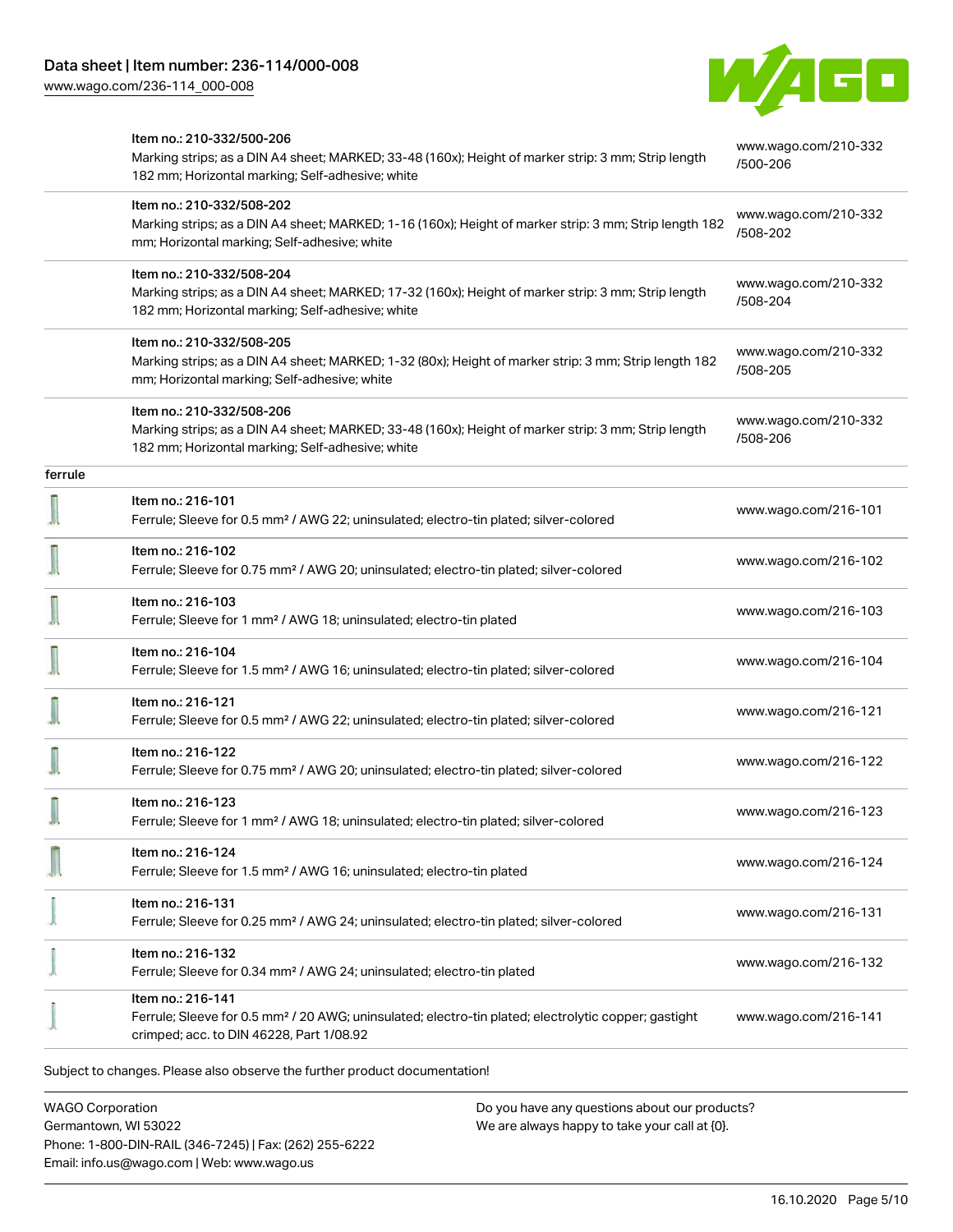## Data sheet | Item number: 236-114/000-008

[www.wago.com/236-114\\_000-008](http://www.wago.com/236-114_000-008)



| Item no.: 216-142                                                                                                                                                 | www.wago.com/216-142 |
|-------------------------------------------------------------------------------------------------------------------------------------------------------------------|----------------------|
| Ferrule; Sleeve for 0.75 mm <sup>2</sup> / 18 AWG; uninsulated; electro-tin plated; electrolytic copper; gastight<br>crimped; acc. to DIN 46228, Part 1/08.92     |                      |
| Item no.: 216-143                                                                                                                                                 |                      |
| Ferrule; Sleeve for 1 mm <sup>2</sup> / AWG 18; uninsulated; electro-tin plated; electrolytic copper; gastight                                                    | www.wago.com/216-143 |
| crimped; acc. to DIN 46228, Part 1/08.92<br>Item no.: 216-144                                                                                                     |                      |
| Ferrule; Sleeve for 1.5 mm <sup>2</sup> / AWG 16; uninsulated; electro-tin plated; electrolytic copper; gastight                                                  | www.wago.com/216-144 |
| crimped; acc. to DIN 46228, Part 1/08.92; silver-colored                                                                                                          |                      |
| Item no.: 216-151                                                                                                                                                 |                      |
| Ferrule; Sleeve for 0.25 mm <sup>2</sup> / AWG 24; uninsulated; electro-tin plated                                                                                | www.wago.com/216-151 |
| Item no.: 216-152                                                                                                                                                 |                      |
| Ferrule; Sleeve for 0.34 mm <sup>2</sup> / AWG 24; uninsulated; electro-tin plated                                                                                | www.wago.com/216-152 |
| Item no.: 216-201                                                                                                                                                 |                      |
| Ferrule; Sleeve for 0.5 mm <sup>2</sup> / 20 AWG; insulated; electro-tin plated; white                                                                            | www.wago.com/216-201 |
| Item no.: 216-202                                                                                                                                                 |                      |
| Ferrule; Sleeve for 0.75 mm <sup>2</sup> / 18 AWG; insulated; electro-tin plated; gray                                                                            | www.wago.com/216-202 |
| Item no.: 216-203                                                                                                                                                 |                      |
| Ferrule; Sleeve for 1 mm <sup>2</sup> / AWG 18; insulated; electro-tin plated; red                                                                                | www.wago.com/216-203 |
| Item no.: 216-204                                                                                                                                                 | www.wago.com/216-204 |
| Ferrule; Sleeve for 1.5 mm <sup>2</sup> / AWG 16; insulated; electro-tin plated; black                                                                            |                      |
| Item no.: 216-221                                                                                                                                                 | www.wago.com/216-221 |
| Ferrule; Sleeve for 0.5 mm <sup>2</sup> / 20 AWG; insulated; electro-tin plated; white                                                                            |                      |
| Item no.: 216-222                                                                                                                                                 | www.wago.com/216-222 |
| Ferrule; Sleeve for 0.75 mm <sup>2</sup> / 18 AWG; insulated; electro-tin plated; gray                                                                            |                      |
| Item no.: 216-223                                                                                                                                                 | www.wago.com/216-223 |
| Ferrule; Sleeve for 1 mm <sup>2</sup> / AWG 18; insulated; electro-tin plated; red                                                                                |                      |
| Item no.: 216-224                                                                                                                                                 | www.wago.com/216-224 |
| Ferrule; Sleeve for 1.5 mm <sup>2</sup> / AWG 16; insulated; electro-tin plated; black                                                                            |                      |
| Item no.: 216-241                                                                                                                                                 |                      |
| Ferrule; Sleeve for 0.5 mm <sup>2</sup> / 20 AWG; insulated; electro-tin plated; electrolytic copper; gastight<br>crimped; acc. to DIN 46228, Part 4/09.90; white | www.wago.com/216-241 |
| Item no.: 216-242                                                                                                                                                 |                      |
| Ferrule; Sleeve for 0.75 mm <sup>2</sup> / 18 AWG; insulated; electro-tin plated; electrolytic copper; gastight                                                   | www.wago.com/216-242 |
| crimped; acc. to DIN 46228, Part 4/09.90; gray                                                                                                                    |                      |
| Item no.: 216-243<br>Ferrule; Sleeve for 1 mm <sup>2</sup> / AWG 18; insulated; electro-tin plated; electrolytic copper; gastight crimped; www.wago.com/216-243   |                      |
| acc. to DIN 46228, Part 4/09.90; red                                                                                                                              |                      |
| Item no.: 216-244                                                                                                                                                 |                      |
| Ferrule; Sleeve for 1.5 mm <sup>2</sup> / AWG 16; insulated; electro-tin plated; electrolytic copper; gastight                                                    | www.wago.com/216-244 |
| crimped; acc. to DIN 46228, Part 4/09.90; black                                                                                                                   |                      |
|                                                                                                                                                                   |                      |

Subject to changes. Please also observe the further product documentation!

WAGO Corporation Germantown, WI 53022 Phone: 1-800-DIN-RAIL (346-7245) | Fax: (262) 255-6222 Email: info.us@wago.com | Web: www.wago.us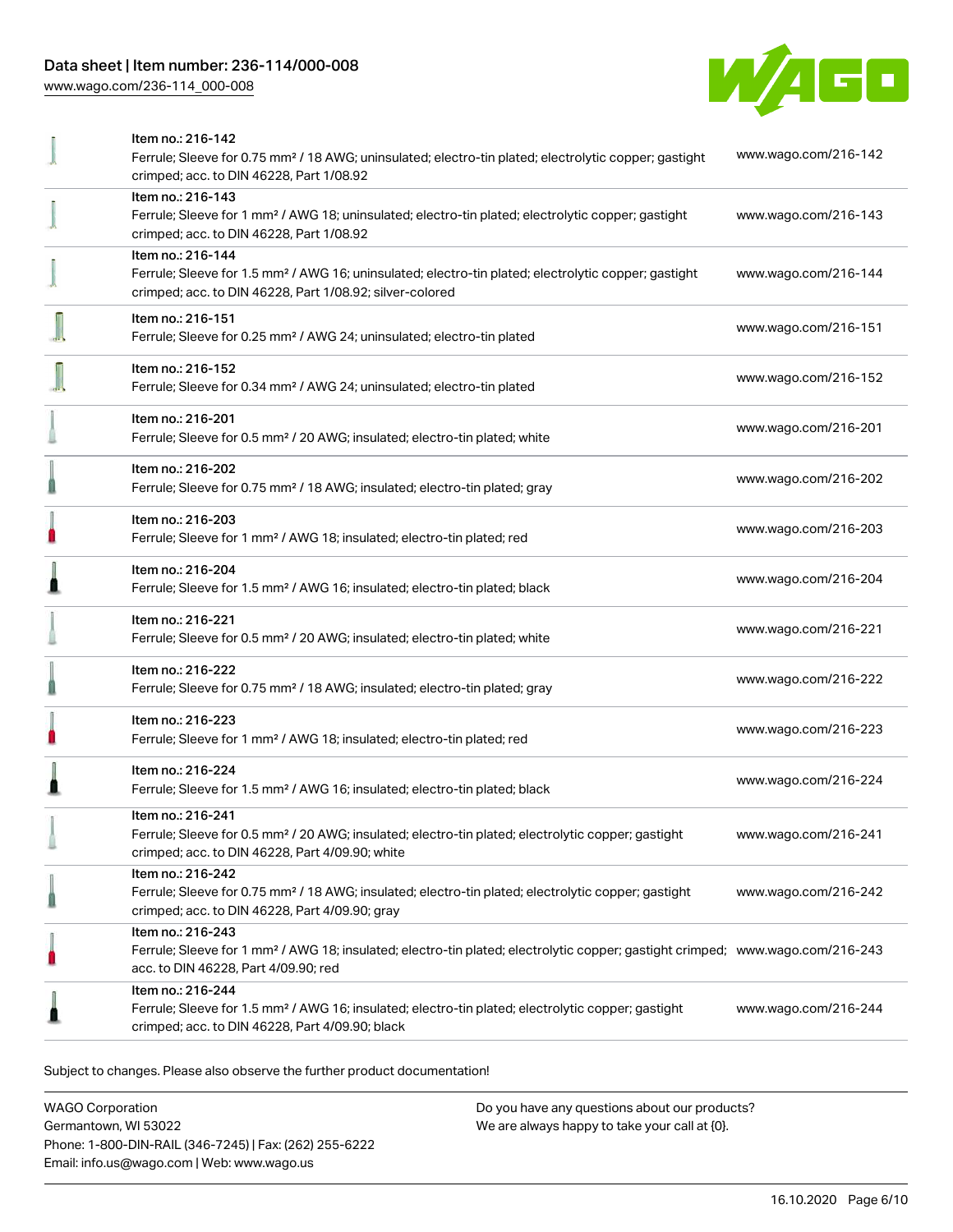[www.wago.com/236-114\\_000-008](http://www.wago.com/236-114_000-008)



|       | Item no.: 216-262                                                                                                                          |                      |
|-------|--------------------------------------------------------------------------------------------------------------------------------------------|----------------------|
|       | Ferrule; Sleeve for 0.75 mm <sup>2</sup> / 18 AWG; insulated; electro-tin plated; electrolytic copper; gastight                            | www.wago.com/216-262 |
|       | crimped; acc. to DIN 46228, Part 4/09.90; gray                                                                                             |                      |
|       | Item no.: 216-263                                                                                                                          |                      |
|       | Ferrule; Sleeve for 1 mm <sup>2</sup> / AWG 18; insulated; electro-tin plated; electrolytic copper; gastight crimped; www.wago.com/216-263 |                      |
|       | acc. to DIN 46228, Part 4/09.90; red                                                                                                       |                      |
|       | Item no.: 216-264                                                                                                                          |                      |
|       | Ferrule; Sleeve for 1.5 mm <sup>2</sup> / AWG 16; insulated; electro-tin plated; electrolytic copper; gastight                             | www.wago.com/216-264 |
|       | crimped; acc. to DIN 46228, Part 4/09.90; black                                                                                            |                      |
|       | Item no.: 216-284                                                                                                                          |                      |
|       | Ferrule; Sleeve for 1.5 mm <sup>2</sup> / AWG 16; insulated; electro-tin plated; electrolytic copper; gastight                             | www.wago.com/216-284 |
|       | crimped; acc. to DIN 46228, Part 4/09.90; black                                                                                            |                      |
|       | Item no.: 216-301                                                                                                                          |                      |
|       | Ferrule; Sleeve for 0.25 mm <sup>2</sup> / AWG 24; insulated; electro-tin plated; yellow                                                   | www.wago.com/216-301 |
|       |                                                                                                                                            |                      |
|       | Item no.: 216-302                                                                                                                          | www.wago.com/216-302 |
|       | Ferrule; Sleeve for 0.34 mm <sup>2</sup> / 22 AWG; insulated; electro-tin plated; green                                                    |                      |
|       | Item no.: 216-321                                                                                                                          |                      |
|       | Ferrule; Sleeve for 0.25 mm <sup>2</sup> / AWG 24; insulated; electro-tin plated; yellow                                                   | www.wago.com/216-321 |
|       |                                                                                                                                            |                      |
|       | Item no.: 216-322                                                                                                                          | www.wago.com/216-322 |
|       | Ferrule; Sleeve for 0.34 mm <sup>2</sup> / 22 AWG; insulated; electro-tin plated; green                                                    |                      |
| tools |                                                                                                                                            |                      |
|       | Item no.: 210-657                                                                                                                          |                      |
|       | Operating tool; Blade: 3.5 x 0.5 mm; with a partially insulated shaft; short; multicoloured                                                | www.wago.com/210-657 |
|       |                                                                                                                                            |                      |
|       | Item no.: 210-658                                                                                                                          | www.wago.com/210-658 |
|       | Operating tool; Blade: 3.5 x 0.5 mm; with a partially insulated shaft; angled; short; multicoloured                                        |                      |
|       | Item no.: 210-720                                                                                                                          |                      |
|       | Operating tool; Blade: 3.5 x 0.5 mm; with a partially insulated shaft; multicoloured                                                       | www.wago.com/210-720 |
|       |                                                                                                                                            |                      |
|       | Item no.: 236-332                                                                                                                          | www.wago.com/236-332 |
|       | Operating tool; natural                                                                                                                    |                      |
|       | Item no.: 236-335                                                                                                                          |                      |
|       | Operating tool; gray                                                                                                                       | www.wago.com/236-335 |
|       |                                                                                                                                            |                      |
| check |                                                                                                                                            |                      |
|       | Item no.: 231-127                                                                                                                          | www.wago.com/231-127 |
|       | Testing plug module with contact stud; for 236 Series; Pin spacing 5 mm / 0.197 in; 2,50 mm <sup>2</sup> ; gray                            |                      |
|       | Item no.: 231-128                                                                                                                          |                      |
|       | Testing plug module with contact stud; Pin spacing 5.08 mm / 0.2 in; 2,50 mm <sup>2</sup> ; orange                                         | www.wago.com/231-128 |
|       |                                                                                                                                            |                      |

Subject to changes. Please also observe the further product documentation!

WAGO Corporation Germantown, WI 53022 Phone: 1-800-DIN-RAIL (346-7245) | Fax: (262) 255-6222 Email: info.us@wago.com | Web: www.wago.us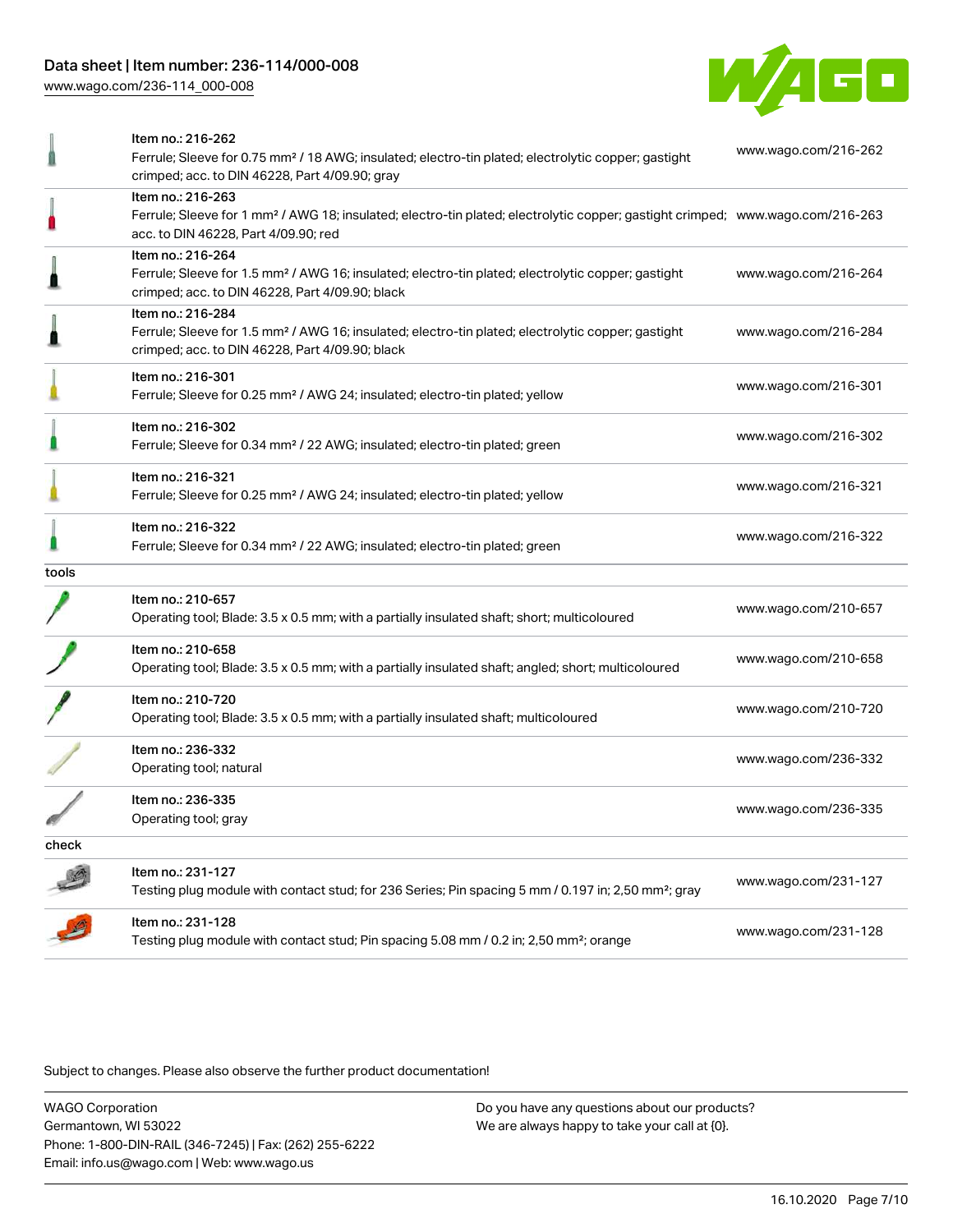

#### **Downloads** Documentation

#### Additional Information Technical explanations and political explanations and political explanations and political explanations and political explanations and political explanations and political explanations and political explanations and politi 3.6 MB [Download](https://www.wago.com/us/d/1435602)

#### CAD files

#### PCB Design

| Symbol and Footprint 236-114/000-008                                                | URL | Download |
|-------------------------------------------------------------------------------------|-----|----------|
| CAx data for your PCB design, consisting of "schematic symbols and PCB footprints", |     |          |

#### Supported formats:

- $\blacksquare$ Accel EDA 14 & 15
- $\blacksquare$ Altium 6 to current version
- $\blacksquare$ Cadence Allegro
- $\blacksquare$ **DesignSpark**
- $\blacksquare$ Eagle Libraries
- $\blacksquare$ KiCad
- $\blacksquare$ Mentor Graphics BoardStation
- $\blacksquare$ Mentor Graphics Design Architect
- $\blacksquare$ Mentor Graphics Design Expedition 99 and 2000

allow easy integration of the WAGO component into your development environment.

- $\blacksquare$ OrCAD 9.X PCB and Capture
- $\blacksquare$ PADS PowerPCB 3, 3.5, 4.X, and 5.X
- П PADS PowerPCB and PowerLogic 3.0
- П PCAD 2000, 2001, 2002, 2004, and 2006
- $\blacksquare$ Pulsonix 8.5 or newer
- $\blacksquare$ STL
- $\blacksquare$ 3D STEP
- П TARGET 3001!
- П View Logic ViewDraw
- $\blacksquare$ Quadcept
- $\blacksquare$ Zuken CadStar 3 and 4
- $\blacksquare$ Zuken CR-5000 and CR-8000

PCB Component Libraries (EDA), PCB CAD Library Ultra Librarian

Subject to changes. Please also observe the further product documentation!

WAGO Corporation Germantown, WI 53022 Phone: 1-800-DIN-RAIL (346-7245) | Fax: (262) 255-6222 Email: info.us@wago.com | Web: www.wago.us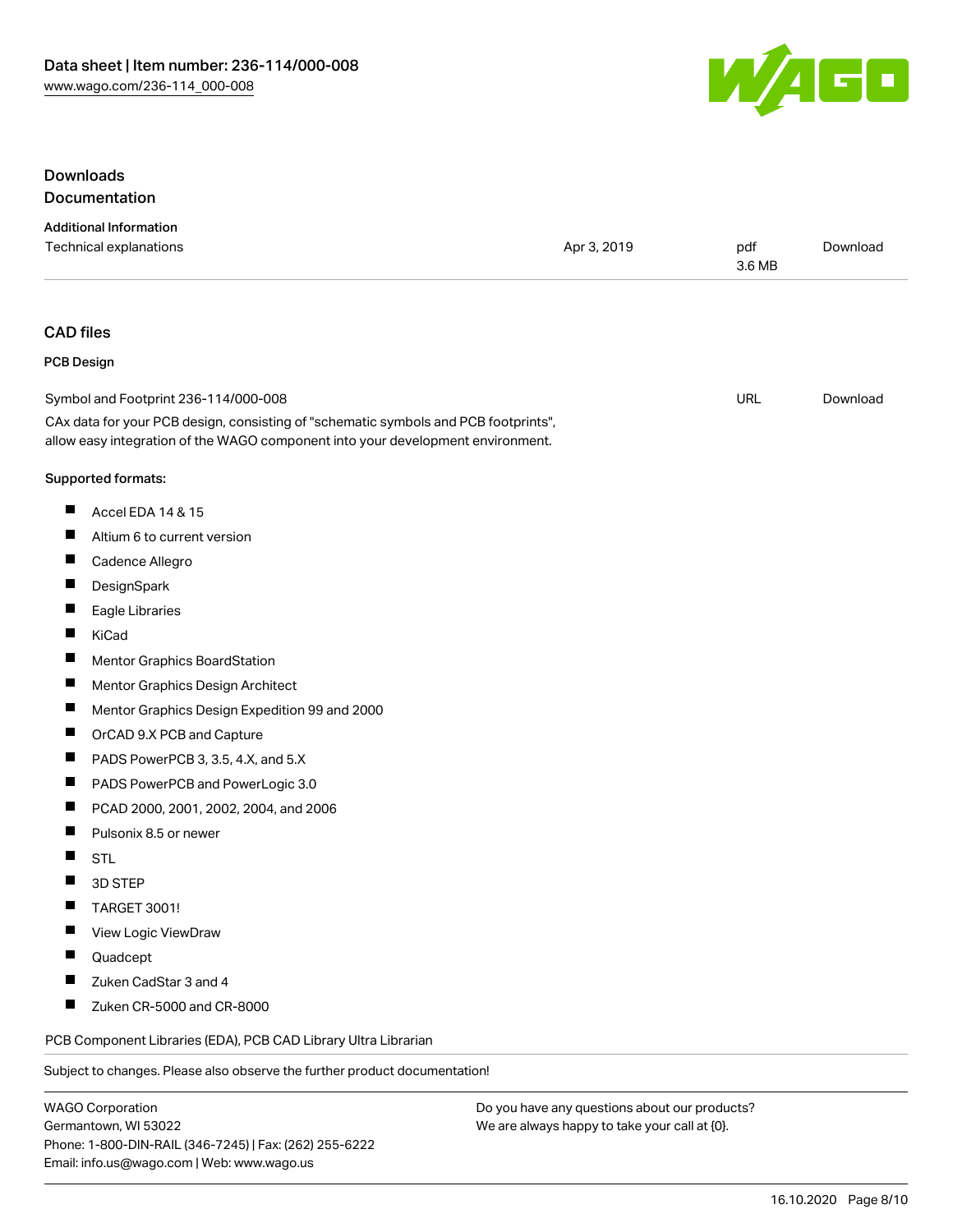

#### Installation Notes

Conductor termination





Inserting a conductor via 3.5 mm Inserting a conductor via operating tool.

Inserting a conductor via 3.5 mm screwdriver.

Screwdriver actuation parallel to conductor

Screwdriver actuation perpendicular to conductor entry.

screwdriver.



Compared to standard screwdrivers, these operating tools are far more convenient for wiring PCB terminal strips at factory.

Installation

entry.

Subject to changes. Please also observe the further product documentation!

WAGO Corporation Germantown, WI 53022 Phone: 1-800-DIN-RAIL (346-7245) | Fax: (262) 255-6222 Email: info.us@wago.com | Web: www.wago.us